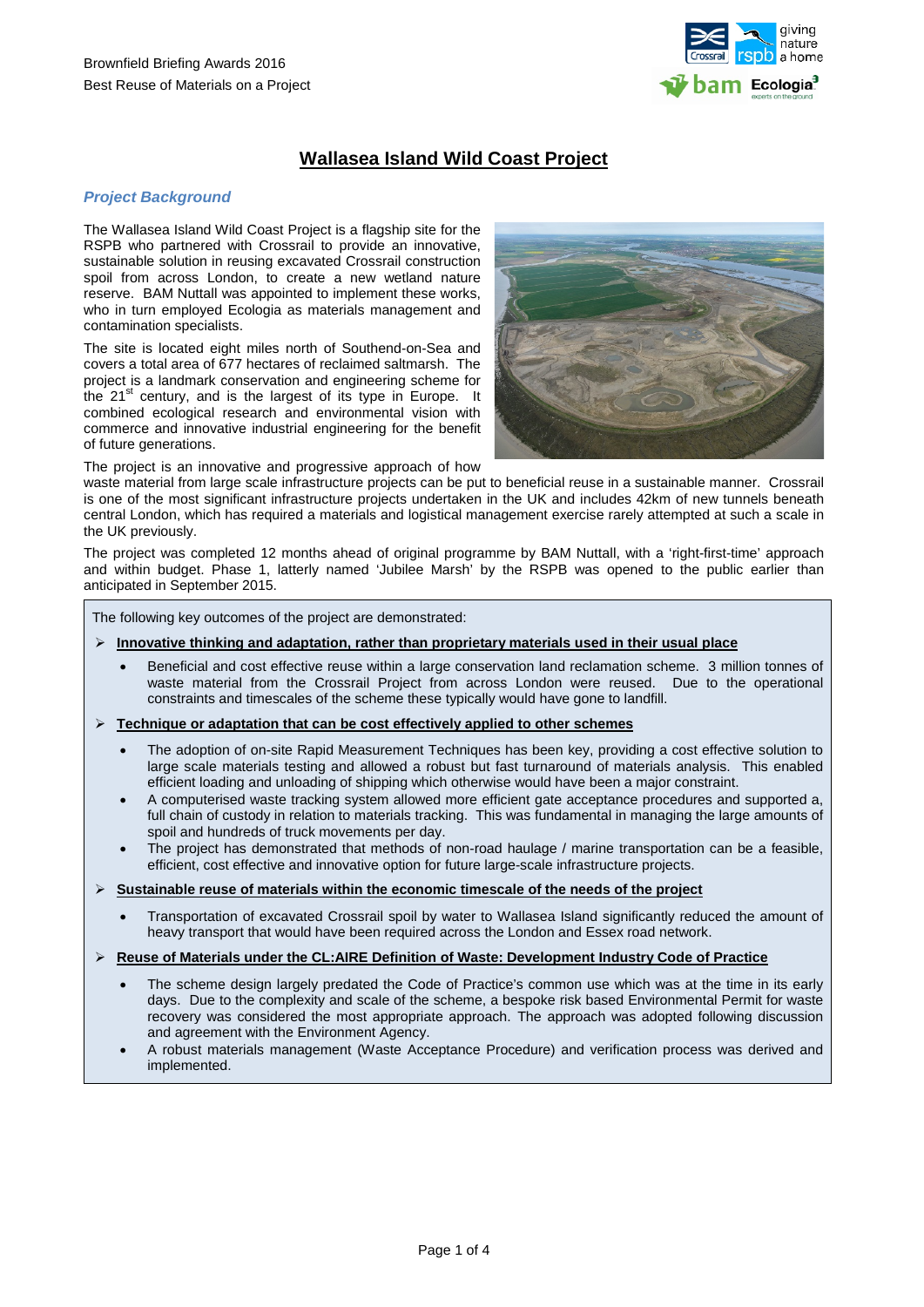

# *Approach*

Crossrail tunnelling works commenced in 2012 and were planned to maximise the use of non-road transport for the removal of excavated material for onward transportation to Wallasea Island. As a result Crossrail spoil was transported by a mix of conveyor, trucks and freight trains to transfer sites and then by ship to Wallasea Island.



The approach to materials management was initially investigated prior to the adoption of the *CL:AIRE Definition of Waste: Development Industry Code of Practice* as common practice. Although the Code of Practice had been launched by the time of the project, the designers assessed its suitability given the multiple, complex waste streams and the high environmental sensitivity of Wallasea Island. In consultation with the Environment Agency a bespoke risk based Environmental Permit for waste recovery was adopted. The Permit was obtained in 2012. This allowed the permanent deposition of Crossrail spoil on the basis of the clay material placed being similar in nature to the main geological formation underneath Wallasea Island. This therefore maintained the hydrogeological characteristics and ground chemistry of the site. The Wallasea Island *Waste Acceptance Procedure* (WAP) was subsequently produced to manage excavated Crossrail spoil in support of the Environmental Permit. In general the approach comprised:

- No specific controls for deep naturally occurring soils from the main tunnelling operations, subject to a number of exceptions such as in faulting areas; and,
- Materials management controls for materials originating from stations and shafts at greater risk of historical contamination.

The WAP approach was underpinned with the agreement of the Environment Agency subject to the following principles:

- Natural uncontaminated excavated material originating below 5m of Clay; or, where a Desktop study shows no risk of contamination, did not require testing and could be deposited anywhere at Wallasea Island.
- Material suspected of possible contamination that passed specifically derived Crossrail WAC levels, and did not include discernible concentrations of hazardous substances, could be deposited anywhere at Wallasea Island.
- Material suspected of possible contamination that passed Crossrail WAC levels, but might have contain low levels of hazardous substances, could only be suitable if placed above the water table and/or above placed clean London Clay.
- Material suspected of possible contamination that failed Crossrail WAC levels, were not suitable for use under the agreed approach, and were subject to additional risk assessment.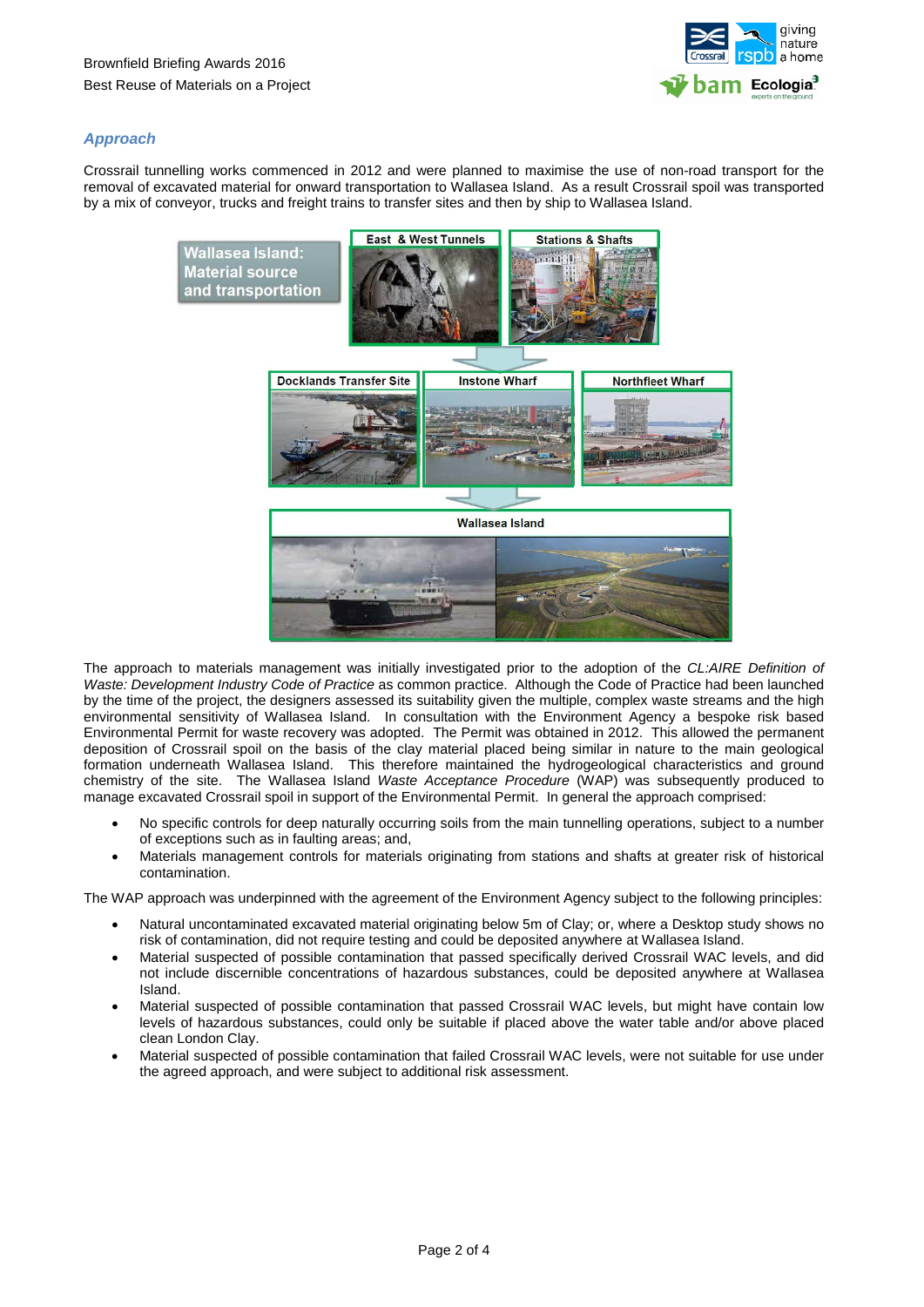

The WAP was continually updated during the project by Crossrail; its advisors; and, BAM / Ecologia to maintain its currency and a degree of flexibility. This covered for example the approved use of additives in the tunnelling works; and, recognising that London Clay (and other natural soils) may contain elevated levels of naturally occurring elements. In relation to the latter a hydrological risk assessment was undertaken in order to derive Crossrail specific Waste Acceptance Criteria (WAC) levels.

The WAP consisted of three steps to identify and periodically check the main characteristics of the waste:

### **LEVEL 1 - Basic Characterisation**

- Undertaken at the point of excavation the material was assessed (desk study) where 5m of clay cover was not **present**
- If a risk of contamination was identified a Hazardous Properties Assessment was undertaken.
- An assessment against the Crossrail specific WAC was undertaken.
- To record the results of the above, a Waste Information Form (WIF) was completed for the transfer facility to review the acceptability of the materials for deposition at Wallasea Island.

#### **LEVEL 2 - Compliance Checking**

• Periodic testing at the point of excavation and an assessment of hazardous properties and compliance with the Crossrail derived WAC.

### **LEVEL 3 - On-site Verification**

ł

• Regular testing at Docklands Transfer Site (DTS) where excavated materials are ostensibly from stations and shafts where the risk of contamination is greater.

### *Implementation*

The Docklands Transfer Site (DTS) was constructed by BAM Nuttall for the receipt of Crossrail spoil. This was mainly from stations and shafts sites with a higher risk of contamination than the tunnelled materials, and an Environmental Permit was obtained for its operation. The DTS received 1.7 million tonnes of material during the project. Multiple waste streams with several hundred lorry deliveries a day meant a bespoke automated booking system (Codegate Waste Booking System) was selected by BAM Nuttall, to track loads. This replaced more traditional paper based transfer / consignment note systems which would have been unmanageable given the timescales and volume of information. All consigning sites were required to book in loads, and a rapid scanning system was employed on all lorries which logged the incoming loads. This allowed a fast turnaround avoiding delays and back ups at the gate.

Level 2 compliance checking was also undertaken at DTS



on material from stations and shafts where the risk of contamination was greater. Incoming loads were randomly selected for testing using Codegate with over 10% of all loads tested during the project.

Due to the vast number of samples requiring testing it was not economically feasible to send soil samples to a traditional laboratory. The use of Rapid Measurement Testing (RMT) techniques allowed a large volume of testing to be economically undertaken. To support the data collection and allow verification a temporary on site laboratory was set up. This employed RMT techniques for heavy metals, hydrocarbons and chlorinated solvents. This provided a far larger data set than would have been possible with traditional laboratory testing approaches, and as such provided a greater level of robustness and surety in relation to materials control, quality and verification.